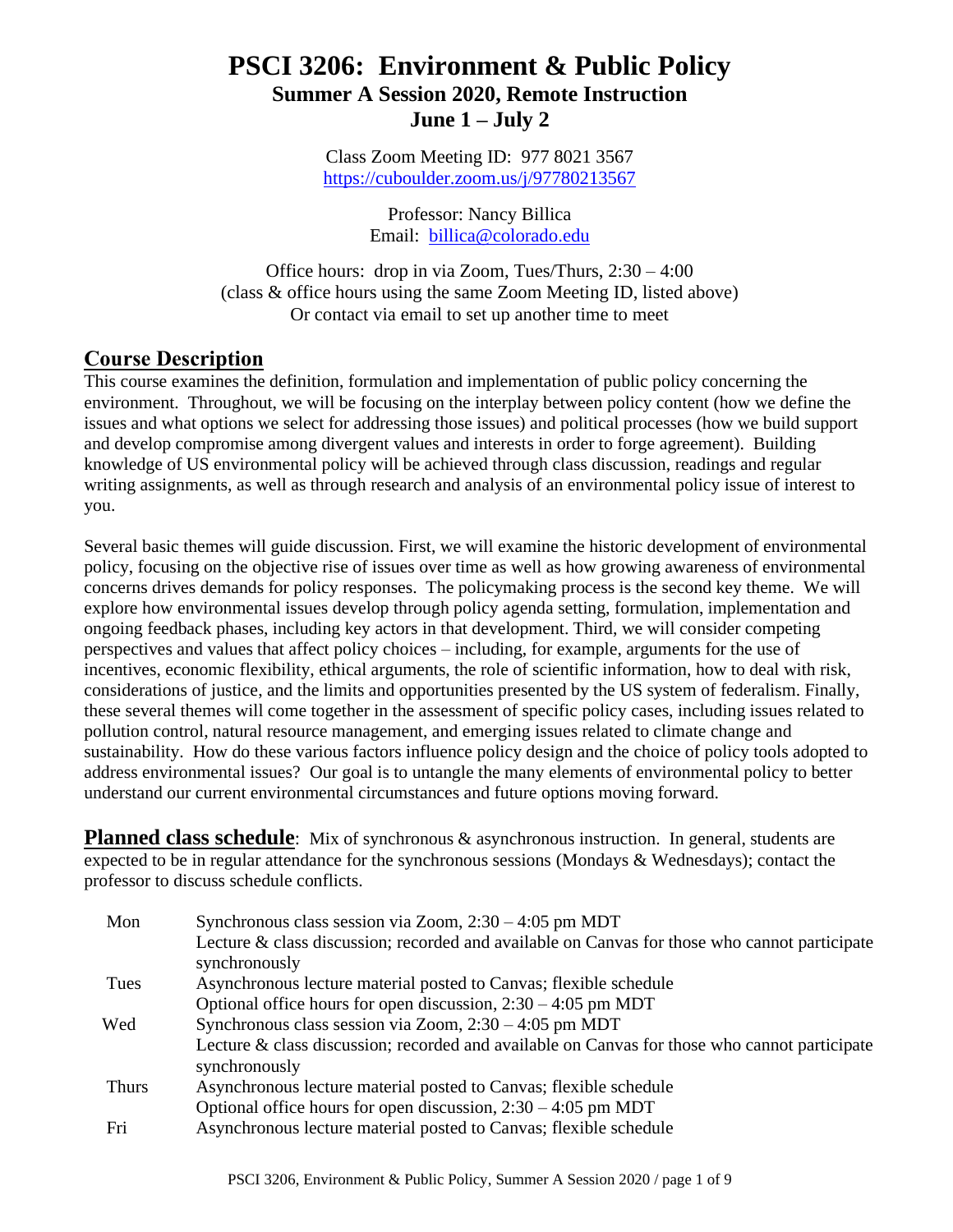## **Course objectives**

Students will:

- gain knowledge of historic and current environmental policy developments and decisions.
- learn basic steps in the policymaking process.
- develop skills for interpreting, analyzing, and comparing the elements of public policy.
- gain experience in individual policy research and preparation of a policy brief findings to an audience of environmental policy decisionmakers.
- develop critical thinking, analysis and writing skills.

## **Course Readings**

Readings are drawn from one book and additional materials available as listed, either on the internet or on Canvas. Students should also plan to regularly read the news for current developments in environmental policy, which will be discussed in class on an ongoing basis.

Required text: James Salzman and Barton H. Thompson, Jr., *Environmental Law and Policy*, 4<sup>th</sup> or 5<sup>th</sup> ed. (Foundation Press).

# **Assignments & Grading**

# **Overview of Assignments**

**Assignments:** All assignments due electronically to Canvas no later than 11:59 pm MDT on the specified due dates. Students with legitimate reasons for missing a deadline should consult with the professor *prior to* the due date for alternative arrangements and exemption from late penalties.

#### **Grading components (see further description, below):**

- Class participation: 20% of course grade
- Weekly assignments: complete 4 out of 5 possible, 50% of course grade
- **Research assignment: 30% of course grade**

| Due Dates & Assignments: |                                                                                                                                                                |  |  |
|--------------------------|----------------------------------------------------------------------------------------------------------------------------------------------------------------|--|--|
| Fri, June 5              | Assignment 1: Addressing environmental dilemmas                                                                                                                |  |  |
| Fri, June 12             | Assignment 2: Legislative & administrative proposals and processes                                                                                             |  |  |
| Wed, June 17             | Research project, Part A: Environmental policy issue proposal (introducing an<br>environmental issue of interest to you, with annotated bibliographic support) |  |  |
| Fri, June 19             | Assignment 3: Air quality & climate change policy efforts                                                                                                      |  |  |
| Fri, June 26             | Assignment 4: Water policy                                                                                                                                     |  |  |
| Tue, June 30             | Research project, Part B: Environmental policy issue analysis                                                                                                  |  |  |
| Thu, July 2              | Assignment 5: Toxics, waste, and ecological protection                                                                                                         |  |  |

**CLASS PARTICIPATION:** In general, students are expected to be actively engaging with the class. This means regular participation in synchronous Zoom sessions (unless alternative arrangements have been made with the professor due to schedule conflicts), timely and regular contributions to the class discussion board, participation in occasional class surveys, and engagement in other opportunities that arise for exchanging information and ideas.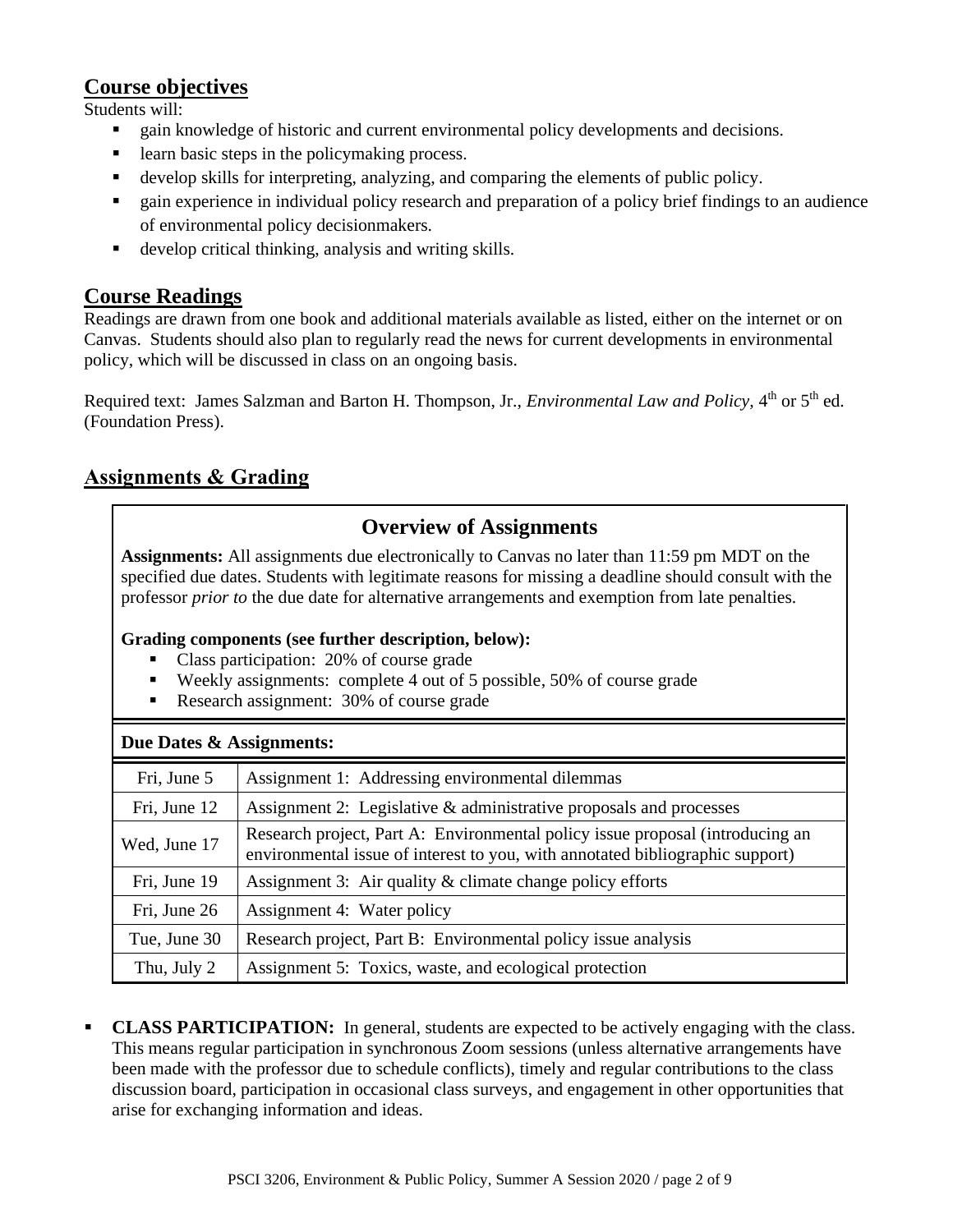- **WEEKLY ASSIGNMENTS:** Assignments are designed for probing and developing deeper understanding of environmental policy concepts, cases, and controversies. Specific writing prompts will draw on materials covered in assigned readings, prepared lecture materials, and active Zoom discussion. These writing assignments are due at the end of each week of instruction. A total of five assignments will be posted; students are required to complete four out of five assignment options (your choice). Specific information and requirements for each of the assignments can be found under the Canvas Assignments folder.
- **RESEARCH ASSIGNMENT:** Each student will select an environmental policy issue of personal interest for individual investigation and writing. The goals of this project: (a) developing a deeper understanding of the problem and the current policy status; (b) reviewing and evaluating options for policy development to address the issue; and (c) presenting recommendations that could be directed to a decision maker with influence over policy development. The research assignment will be completed in two parts: Part A will require introduction of the issue together with an annotated bibliography of several sources used to deepen knowledge. Part B is designed to have you provide focused, well-organized, and persuasive discussion and recommendations on your selected environmental policy issue. In addition, students will be asked to share what they are learning along the way in class discussion. Specific information and requirements for both parts of this research project can be found under the Canvas Assignments folder.

## **Course & University Policies & Expectations**

**Class Netiquette Policy:** The basic rule is one of respect. The goal is to create a community where all feel free to participate in classroom discussion and are open to the ideas and contributions of others. We should expect to disagree with each other on at least some issues of debate, but discussion and disagreement must be expressed in a manner that recognizes the dignity of all and is open to learning from other perspectives. Disrespectful language and/or behavior will not be tolerated.

Online instruction creates special challenges. Keep in mind the following:

- o Always think before you write. In other words, without the use of nonverbals with your message (such as body language and other nonverbal cues), your message can be misinterpreted. So please think twice before you hit submit.
- o The goal of online posting to the discussion board is sharing of ideas. This makes clear writing very important to be sure you are conveying what you really mean. Make sure you are using appropriate grammar and structure, that you spell out your words, and do your best to edit for clarity.
- o Treat people the same as you would in face-to-face communications. Don't let technology hide the humans you are interacting with. Remember there is a person behind the name on your screen. Treat all with dignity and respect, and you can expect that in return.
- o Never use all caps. This is the equivalent of yelling in the online world. It is not fun to read. Only use capital letters where appropriate.

#### Assignment submissions and due dates:

- o Students are responsible for ensuring that assignments are successfully submitted to Canvas on time and in accessible format (.doc, .docx or .pdf). Be sure to check your document after submission to see that it is readable and that the correct document was uploaded. Back-up copies of assignments may be submitted via email if you're not sure Canvas is working.
- o Assignments are due on the due dates. Students with legitimate, documented reasons for missing an assignment deadline should consult with the professor *prior to* the due date for alternative arrangements and exemption from late penalties.
- o In the absence of a pre-approved exception or documented emergency, late penalties apply, with deductions, as follows: One day late: -10%; two days late: -20%; each day thereafter, an additional 10% deduction, with papers 5 or more days overdue accepted at 50% credit.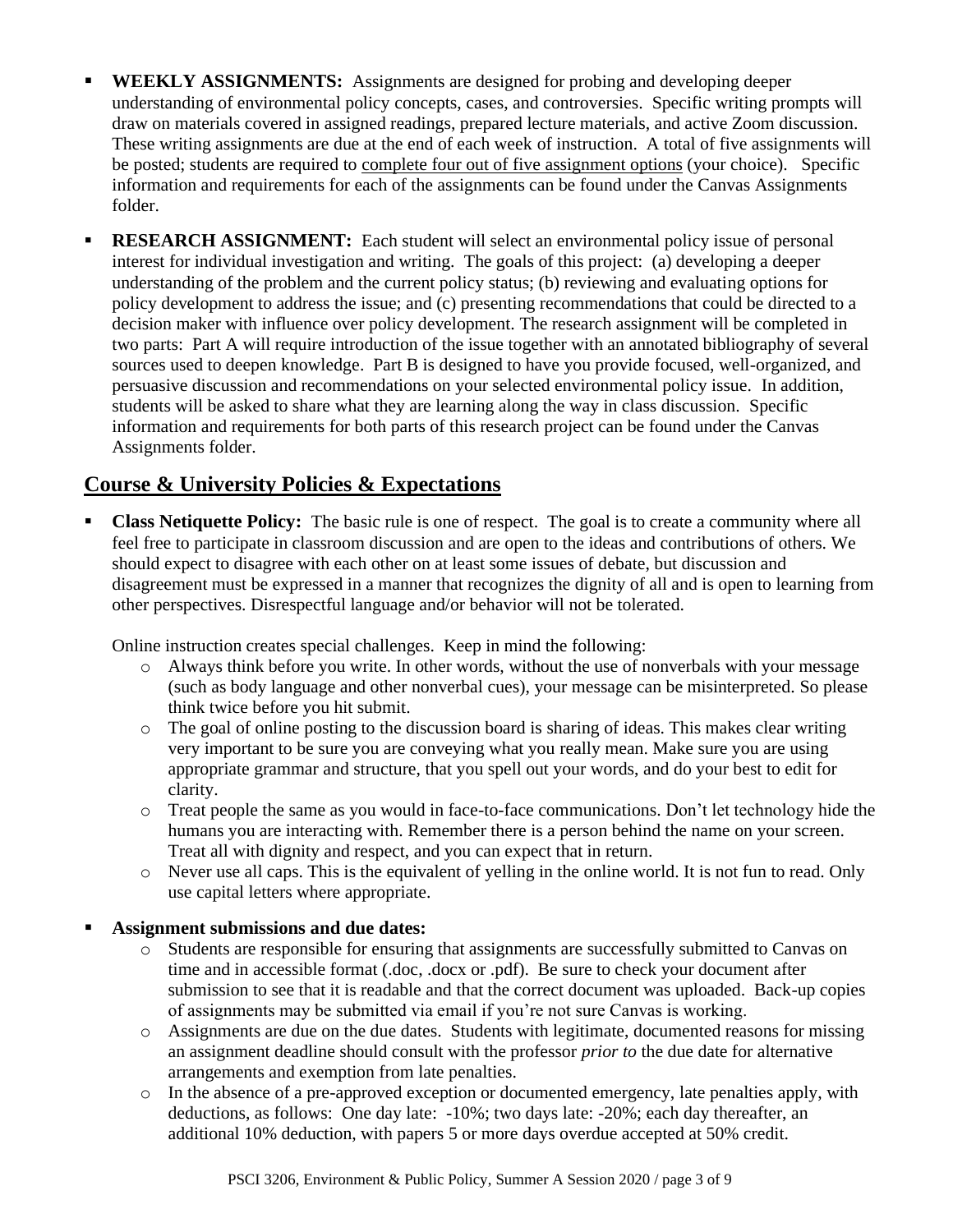- **Grading:** While most assignment grades will be posted on Canvas, the complete set of grading records will be maintained by the professor (and may not be fully reflected on Canvas). This includes any deductions related to class participation.
- **EXECOMMODATION FORMORY IS 2015 IN 2015 IN STARK IS A 4 Accommodations** because of a disability, please submit your accommodation letter from Disability Services to your faculty member in a timely manner so that your needs can be addressed. Disability Services determines accommodations based on documented disabilities in the academic environment. Information on reqesting accommodations is located on the [Disability Services website.](http://www.colorado.edu/disabilityservices/students) Contact Disability Services at 303-492-8671 or [dsinfo@colorado.edu](mailto:dsinfo@colorado.edu) for further assistance. If you have a temporary medical condition or injury, see [Temporary Medical](http://www.colorado.edu/disabilityservices/students/temporary-medical-conditions)  [Conditions](http://www.colorado.edu/disabilityservices/students/temporary-medical-conditions) under the Students tab on the Disability Services website.
- **Class Behavior:** Students and faculty each have responsibility for maintaining an appropriate learning environment. Those who fail to adhere to such behavioral standards may be subject to discipline. Professional courtesy and sensitivity are especially important with respect to individuals and topics dealing with race, color, national origin, sex, pregnancy, age, disability, creed, religion, sexual orientation, gender identity, gender expression, veteran status, political affiliation or political philosophy. Class rosters are provided to the instructor with the student's legal name. I will gladly honor your request to address you by an alternate name or gender pronoun. Please advise me of this preference early in the class session so that I may make appropriate changes to my records. For more information, see the policies on [classroom behavior](http://www.colorado.edu/policies/student-classroom-and-course-related-behavior) and the [Student Code of Conduct.](http://www.colorado.edu/osccr/)
- **Honor Code:** All students enrolled in a University of Colorado Boulder course are responsible for knowing and adhering to the Honor Code. Violations of the policy may include: plagiarism, cheating, fabrication, lying, bribery, threat, unauthorized access to academic materials, submitting the same or similar work in more than one course without permission from all course instructors involved, and aiding academic dishonesty. All incidents of academic misconduct will be reported to the Honor Code [\(honor@colorado.edu\)](mailto:honor@colorado.edu); 303-492-5550). Students who are found responsible for violating the academic integrity policy will be subject to nonacademic sanctions from the Honor Code as well as academic sanctions from the faculty member. Additional information regarding the Honor Code academic integrity policy can be found at the **Honor Code Office website**.
- **Sexual Misconduct, Discrimination, Harassment and/or Related Retaliation:** The University of Colorado Boulder (CU Boulder) is committed to fostering a positive and welcoming learning, working, and living environment. CU Boulder will not tolerate acts of sexual misconduct (including sexual assault, exploitation, harassment, dating or domestic violence, and stalking), discrimination, and harassment by members of our community. Individuals who believe they have been subject to misconduct or retaliatory actions for reporting a concern should contact the Office of Institutional Equity and Compliance (OIEC) at 303-492-2127 or cureport@colorado.edu. Information about the OIEC, university policies, [anonymous](https://cuboulder.qualtrics.com/jfe/form/SV_0PnqVK4kkIJIZnf)  [reporting,](https://cuboulder.qualtrics.com/jfe/form/SV_0PnqVK4kkIJIZnf) and the campus resources can be found on the [OIEC website.](http://www.colorado.edu/institutionalequity/)

Please know that faculty and instructors have a responsibility to inform OIEC when made aware of incidents of sexual misconduct, discrimination, harassment and/or related retaliation, to ensure that individuals impacted receive information about options for reporting and support resources.

**Religious Holidays:** Campus policy regarding religious observances requires that faculty make every effort to deal reasonably and fairly with all students who, because of religious obligations, have conflicts with scheduled exams, assignments or required attendance. Please let me know as soon as possible of any schedule conflicts – before missing class or assignments. See *[campus policy regarding religious](http://www.colorado.edu/policies/observance-religious-holidays-and-absences-classes-andor-exams)  [observances](http://www.colorado.edu/policies/observance-religious-holidays-and-absences-classes-andor-exams)* for full details.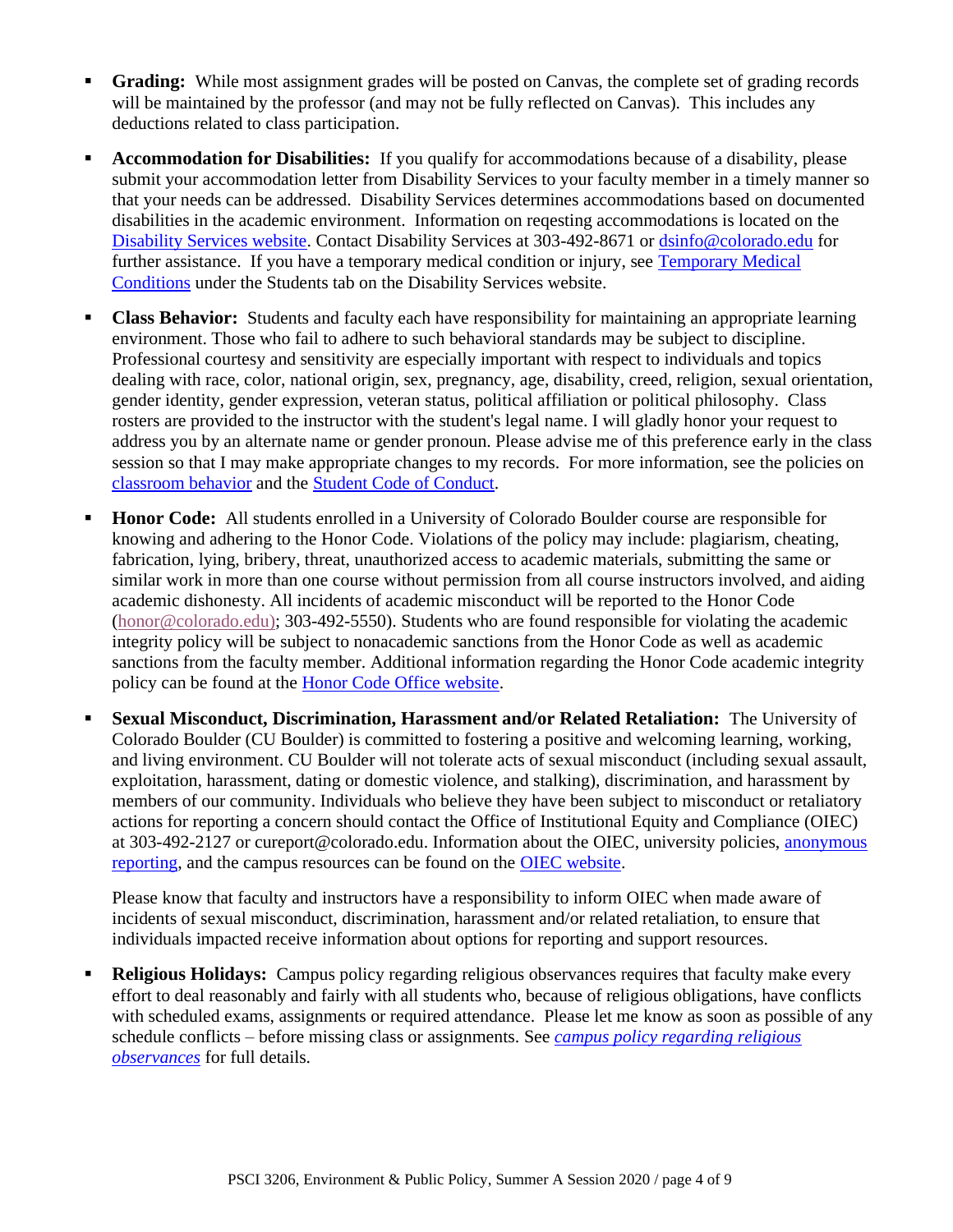### **PSCI 3206, Environment & Public Policy, Summer A Session 2020 CLASS SCHEDULE & ASSIGNMENTS**

*\*\*\* subject to change \*\*\**

- Course materials will be organized on Canvas in weekly units. The following provides an overview. More detail and additional materials will be available in each weekly unit.
- Live Zoom sessions will be recorded and made available on Canvas.
- Plan to complete readings on the day assigned, and before class on Mondays and Wednesdays when we have live Zoom sessions.
- Expect additional readings and other materials to be listed in the weekly Canvas units.
- All assignments are due at 11:59 pm on the assignment due date.
- $\blacksquare$  DB = required Discussion Board postings

# **UNIT 1: Introduction & historic development of environmental policy in the US**

| <b>Date</b>   | <b>Mode</b>    | <b>Topics &amp; Readings</b>                                                                                                                                                                                                                                                                                                                                                                                                                                                                                                                                                                                                     | <b>Assignments</b>         |
|---------------|----------------|----------------------------------------------------------------------------------------------------------------------------------------------------------------------------------------------------------------------------------------------------------------------------------------------------------------------------------------------------------------------------------------------------------------------------------------------------------------------------------------------------------------------------------------------------------------------------------------------------------------------------------|----------------------------|
| Mon<br>Jun 1  | 2:30 live Zoom | <b>Class introduction</b>                                                                                                                                                                                                                                                                                                                                                                                                                                                                                                                                                                                                        |                            |
| Tues<br>Jun 2 | Asynchronous   | Environment and politics, policy & law<br>Reading:<br>Environmental Law & Policy, Chap 1<br>٠                                                                                                                                                                                                                                                                                                                                                                                                                                                                                                                                    | DB#1                       |
| Wed<br>Jun 3  | 2:30 live Zoom | E policy history<br>Reading:<br>Zachary Smith, "Changing Cultural and Social Beliefs: From<br>٠<br>Conservation to Environmentalism," Chap. 2 in The<br>Environmental Policy Paradox; on Canvas<br>Recommended:<br>Jack Lewis, "LookinZg Backward: A Historical Perspective on<br>п<br>Environmental Regulations," EPA Journal (March 1988); on<br>Canvas                                                                                                                                                                                                                                                                        |                            |
| Thu,<br>Jun 4 | Asynchronous   | E policy history, cont'd<br>Reading:<br>Environmental Law & Policy, Chap 2<br>"The Trump Administration Is Reversing 100<br>Е<br>Environmental Rules. Here's the Full List," New York Times,<br>by Nadja Popovich, Livia Albeck-Ripka & Kendra Pierre-<br>Louis, updated May 20, 2020; on Canvas.<br>David Bearden, et al, "Environmental Laws: Summaries of<br>п<br>Major Statutes Administered by the Environmental Protection<br>Agency," Congressional Research Service, Dec 2013; on<br>Canvas. Skim for content, and use as a resource<br>throughout the course for reviewing the contents of major<br>environmental laws. | DB #2                      |
| Fri,<br>Jun 5 | Asynchronous   | Changing perspectives on the human-environment relationship<br>Film:<br>DamNation (Patagonia documentary 2015), 88 min; see links<br>П<br>on Canvas                                                                                                                                                                                                                                                                                                                                                                                                                                                                              | Weekly<br>Assignment<br>#1 |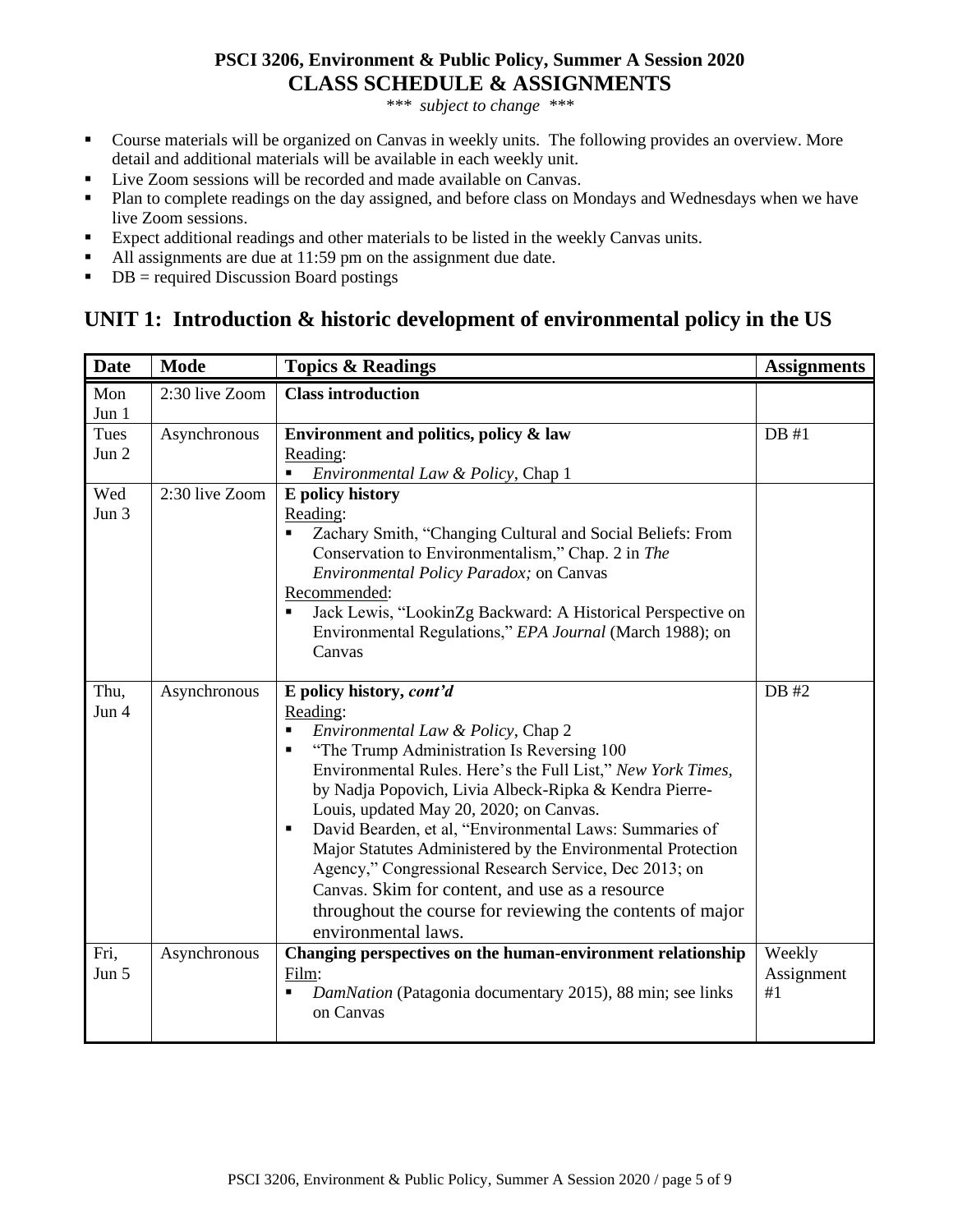# **UNIT 2: Environmental Policymaking Processes**

| <b>Date</b>      | <b>Mode</b>    | <b>Topics &amp; Readings</b>                                                                                                                                                                                                                                                                                                                                                                                                                                                                                                                                                                                                                                                                                                                                              | <b>Assignments</b>      |
|------------------|----------------|---------------------------------------------------------------------------------------------------------------------------------------------------------------------------------------------------------------------------------------------------------------------------------------------------------------------------------------------------------------------------------------------------------------------------------------------------------------------------------------------------------------------------------------------------------------------------------------------------------------------------------------------------------------------------------------------------------------------------------------------------------------------------|-------------------------|
| Mon              | 2:30 live Zoom | Defining policy problems                                                                                                                                                                                                                                                                                                                                                                                                                                                                                                                                                                                                                                                                                                                                                  |                         |
| Jun 8            |                | Reading:<br>Judith A. Layzer, "A Policymaking Framework: Defining<br>٠<br>Problems and Portraying Solutions in U.S. Environmental<br>Politics," pp. 1-21 in The Environmental Case: Translating<br>Values Into Policy; on Canvas.<br>Recommended:<br>Anthony Downs, "Up and Down with Ecology: The 'Issue-<br>Attention Cycle" (article originally published in The Public                                                                                                                                                                                                                                                                                                                                                                                                |                         |
| Tues             |                | Interest, Volume 28 (Summer 1972), pp. 38-50; on Canvas.                                                                                                                                                                                                                                                                                                                                                                                                                                                                                                                                                                                                                                                                                                                  | DB #3                   |
| Jun 9            | Asynchronous   | <b>Agenda setting</b><br>Reading:<br>Deborah Lynn Guber and Christopher J. Bosso, "Issue<br>Framing, Agenda-Setting, and Environmental Discourse."<br>Chapter 20 in The Oxford Handbook of U.S. Environmental<br>Policy (2012); on Canvas.<br>Pew Research Center, "Energy and Environment." Pew is a<br>٠<br>nonpartisan polling research organization; take a look at<br>some of their recent reports and findings.<br>Recommended:<br>John Kingdon, "Wrapping Things Up," Chap 9 (a summary<br>of Kingdon's agenda-setting model) in Agendas, Alternatives<br>and Public Policies (Boston, Little, Brown & Co, 1984,<br>2010); on Canvas.<br>Sarah B. Pralle, "Agenda-setting and climate change,"<br>п<br>Environmental Politics, Volume 18 (2009), Issue 5, pp. 781- |                         |
| Wed              | 2:30 live Zoom | 799, on Canvas.<br>National environmental policymaking: the role of the US                                                                                                                                                                                                                                                                                                                                                                                                                                                                                                                                                                                                                                                                                                |                         |
| Jun $10$         |                | <b>Congress</b><br>Reading:<br>Environmental Law & Policy, Chap 3<br>Recommended:<br>Robinson Meyer, "How the U.S. Protects the Environment,<br>٠<br>From Nixon to Trump: A curious person's guide to the laws<br>that keep the air clean and the water pure," The Atlantic<br>(March 29, 2017); on Canvas.<br>Project Vote Smart, "Government 101: How a Bill Becomes<br>٠<br>Law"                                                                                                                                                                                                                                                                                                                                                                                       |                         |
| Thu,             | Asynchronous   | <b>Examining national law: NEPA - the National</b>                                                                                                                                                                                                                                                                                                                                                                                                                                                                                                                                                                                                                                                                                                                        | DB #4                   |
| Jun 11           |                | <b>Environmental Policy Act (1970)</b><br>Reading:<br>Environmental Law & Policy, Chap 12<br>٠                                                                                                                                                                                                                                                                                                                                                                                                                                                                                                                                                                                                                                                                            |                         |
| Fri,<br>Jun $12$ | Asynchronous   | Administration of environmental laws and rulemaking<br>Reading:<br>Environmental Law & Policy, Chap 4<br>٠<br>Familiarize yourself with the US Environmental Protection<br>٠<br>Agency and resources at http://www.epa.gov/.<br>US Environmental Protection Agency (EPA), "The Basics of<br>п<br>the Regulatory Process;" on Canvas.<br>Recommended<br>Brian Palmer, "Why We Need the EPA," NRDC, Feb 2017                                                                                                                                                                                                                                                                                                                                                                | Weekly<br>Assignment #2 |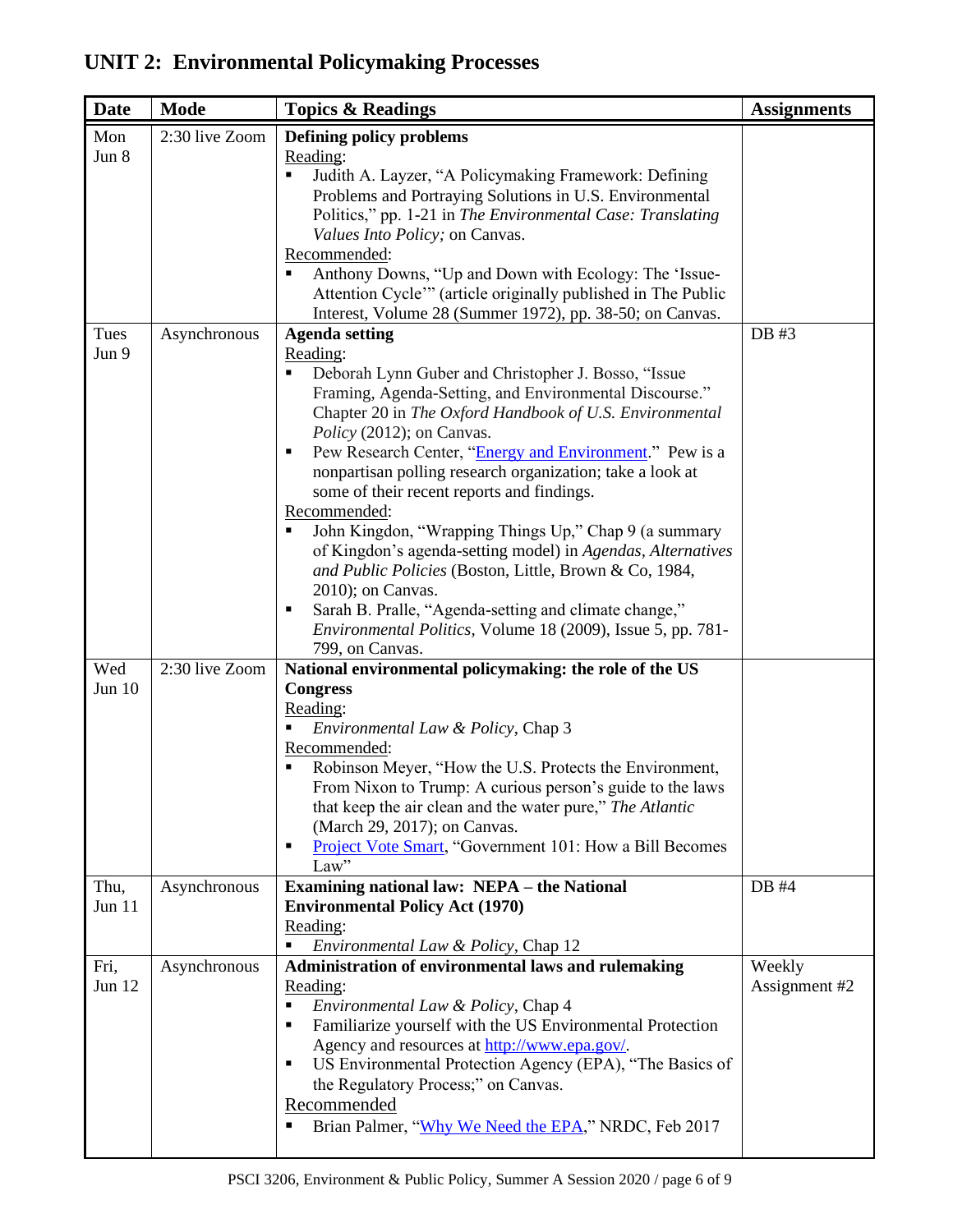**UNIT 3: Introducing the elements of policy design, and assessing the design of policies to address air quality and climate change**

| <b>Date</b>    | <b>Mode</b>    | <b>Topics &amp; Readings</b>                                                                                                                                                                                                                                                                                                                                                                                                                                                                                                                                                   | <b>Assignments</b>                                                            |
|----------------|----------------|--------------------------------------------------------------------------------------------------------------------------------------------------------------------------------------------------------------------------------------------------------------------------------------------------------------------------------------------------------------------------------------------------------------------------------------------------------------------------------------------------------------------------------------------------------------------------------|-------------------------------------------------------------------------------|
| Mon<br>Jun 15  | 2:30 live Zoom | The elements of policy design<br>Reading:<br>Michael Kraft & Scott Furlong, "Public Problems and Policy<br>Alternatives," Chap. 5 in Public Policy: Politics, Analysis,<br>and Alternatives; on Canvas<br>Recommended:<br>Anne Schneider and Helen Ingram, "Systematically Pinching<br>٠<br>Ideas: A Comparative Approach to Policy Design," Journal<br>of Public Policy 8 (Spring 1988): 61-80; on Canvas.                                                                                                                                                                    |                                                                               |
| Tues<br>Jun 16 | Asynchronous   | Clean Air Act (CAA) of 1970, policy design<br>Reading:<br>Environmental Law & Policy, Chap 5<br>Recommended:<br>Judith A. Layzer, "The Nation Tackles Air and Water<br>Pollution: The Environmental Protection Agency and the<br>Clean Air and Clean Water Acts," Chap. 2 in The<br>Environmental Case; on Canvas.                                                                                                                                                                                                                                                             | DB #5                                                                         |
| Wed<br>Jun 17  | 2:30 live Zoom | CAA and amendments: Changing approaches and options<br>for regulating air quality<br>Reading:<br>Environmental Law & Policy, Chap 5<br>Recommended:<br>Judith A. Layzer, "Market-Based Solutions: Acid Rain and<br>the Clean Air Act Amendments of 1990," Chap. 5 in The<br>Environmental Case; on Canvas.<br>Winston Harrington & Richard D. Morgenstern, "Economic<br>п<br>Incentives versus Command and Control: What's the Best<br>Approach for Solving Environmental Problems?" Resources<br>(Fall/Winter 2004), a publication of Resources for the<br>Future; on Canvas. | Research<br>project, Part A:<br>Environmental<br>policy issue<br>proposal due |
| Thu,<br>Jun 18 | Asynchronous   | Policy options to address climate change<br>Reading:<br>Environmental Law & Policy, Chap 6<br>Recommended:<br>Podcast: David Kestenbaum, et al, "Episode 472: The One-<br>п<br>Page Plan to Fix Global Warming Revisted," Planet<br>Money podcast, NPR, July 18, 2018<br>Melamed, Schmale & von Schneidermesser, "Sustainable<br>٠<br>Policy: Key considerations for air quality and climate<br>change," Current Opinion in Environmental Sustainability,<br>2016; on Canvas.                                                                                                  | DB #6                                                                         |
| Fri,<br>Jun 19 | Asynchronous   | Building a climate change agenda<br>Film:<br>Before the Flood (National Geographic documentary, 2016),<br>96 min; see links on Canvas                                                                                                                                                                                                                                                                                                                                                                                                                                          | Weekly<br>Assignment #3                                                       |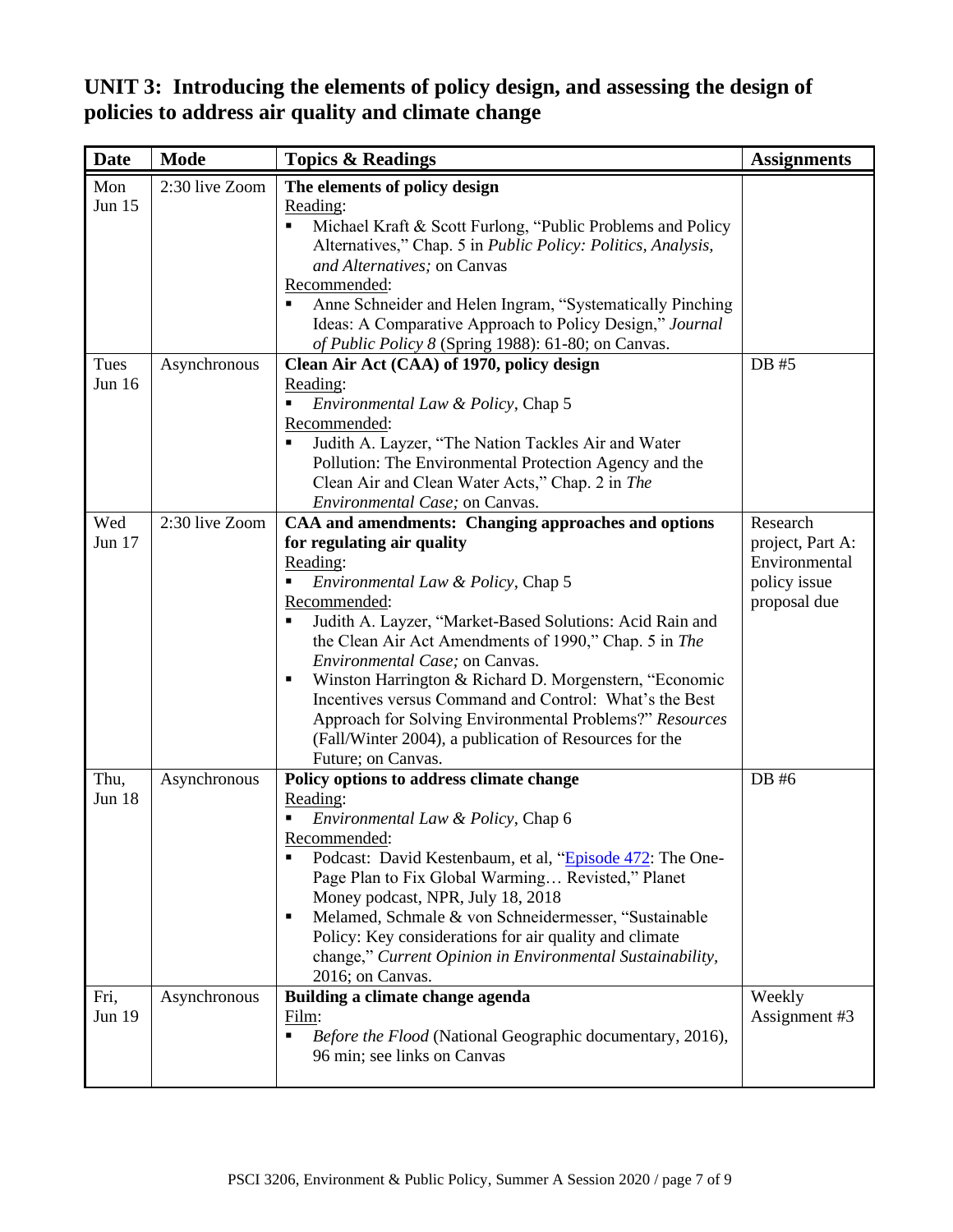**UNIT 4: Regulating the environment – water quality, water rights, and grappling with risk**

| <b>Date</b>                  | <b>Mode</b>                    | <b>Topics &amp; Readings</b>                                                                                                                                                                                                                                                                                                                                                                                                                                                                                        | <b>Assignments</b>      |
|------------------------------|--------------------------------|---------------------------------------------------------------------------------------------------------------------------------------------------------------------------------------------------------------------------------------------------------------------------------------------------------------------------------------------------------------------------------------------------------------------------------------------------------------------------------------------------------------------|-------------------------|
| Mon<br><b>Jun 22</b><br>Tues | 2:30 live Zoom<br>Asynchronous | Policy to address water quality<br>Reading:<br>Environmental Law & Policy, Chap 7<br>Recommended:<br>US EPA, "Introduction to the Clean Water Act" (especially<br>pp 1-13); on Canvas.<br>Clean Water Act & the Safe Drinking Water Act                                                                                                                                                                                                                                                                             | DB #7                   |
| <b>Jun 23</b>                |                                | Congressional Research Service (CRS), "Waters of the<br>Ξ<br>United States (WOTUS): Repealing and Revising the 2015<br>Clean Water Rule," updated Oct. 2019; on Canvas<br>US EPA, "Understanding the Safe Drinking Water Act;" on<br>٠<br>Canvas.                                                                                                                                                                                                                                                                   |                         |
| Wed<br><b>Jun 24</b>         | 2:30 live Zoom                 | <b>Water rights</b><br>Reading:<br>University of North Dakota, Energy & Environmental<br>Research Center (UNDEERC), "Water Appropriation<br>Systems;" on Canvas.<br>Kait Schilling, "Addressing the Prior Appropriation Doctrine<br>п<br>in the Shadow of Climate Change and the Paris Climate<br>Agreement," Seattle Journal of Environmental Law, 2018;<br>on Canvas.                                                                                                                                             |                         |
| Thu,<br><b>Jun 25</b>        | Asynchronous                   | Toxics & risk assessment<br>Reading:<br>Environmental Law & Policy, Chap 8<br>٠<br>Environmental Working Group, "Chemical Policy (TSCA)."<br>٠<br>Take a look at basic information and recent reports on US<br>chemical policy under the Toxic Substances Control Act.<br>Recommended:<br>Ann Campbell Keller, "Theories of Science in Policy<br>п<br>Making," Chap. 1 in Science in Environmental Policy: the<br>Politics of Objective Advice (2009); on Canvas.<br>US EPA, Toxics Release Inventory (TRI) Program | DB #8                   |
| Fri,<br>Jun $26$             | Asynchronous                   | <b>Risk &amp; precaution</b><br>Reading:<br>Walter Rosenbaum, "Common Policy Challenges: Risk<br>Assessment and Environmental Justice," Chap. 4 in<br>Environmental Politics and Policy, 11 <sup>th</sup> ed; on Canvas.<br>Recommended:<br>Nancy J. Myers, Precautionary Tools for Reshaping<br>٠<br>Environmental Policy, Chapter 1 (Cambridge, MA: MIT<br>Press, 2005); on Canvas.<br>Film: <i>Tomorrow</i> (documentary, 2015), 2 hrs; see links on<br>٠<br>Canvas                                              | Weekly<br>Assignment #4 |